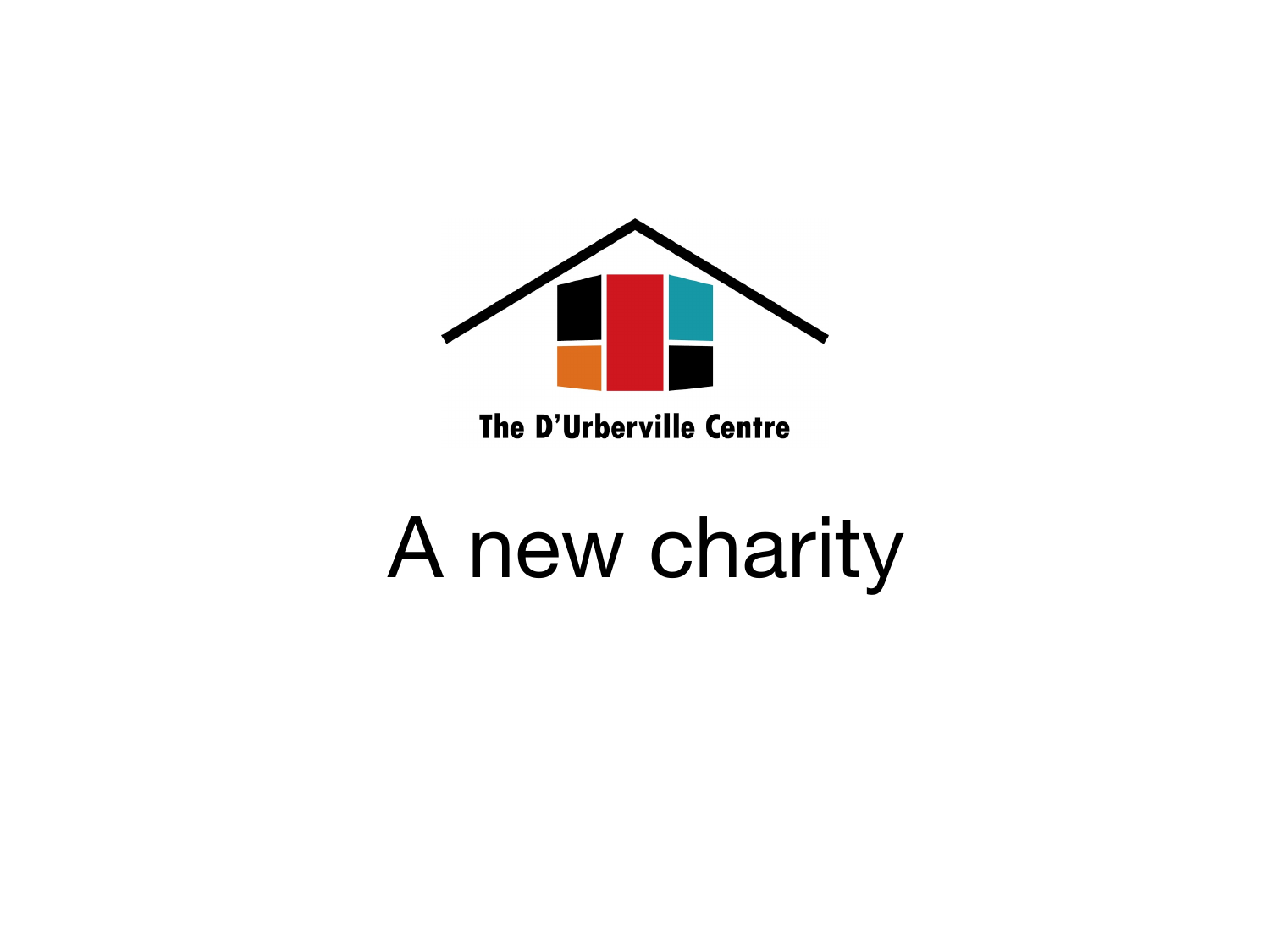## Why a new charity?

- Unincorporated v Foundation CIO
- Current constitution is difficult to understand
- Current constitution is out of date and contains errors
- Current constitution is linked to lease for the building
- Trustees personally liable
- Cannot employ staff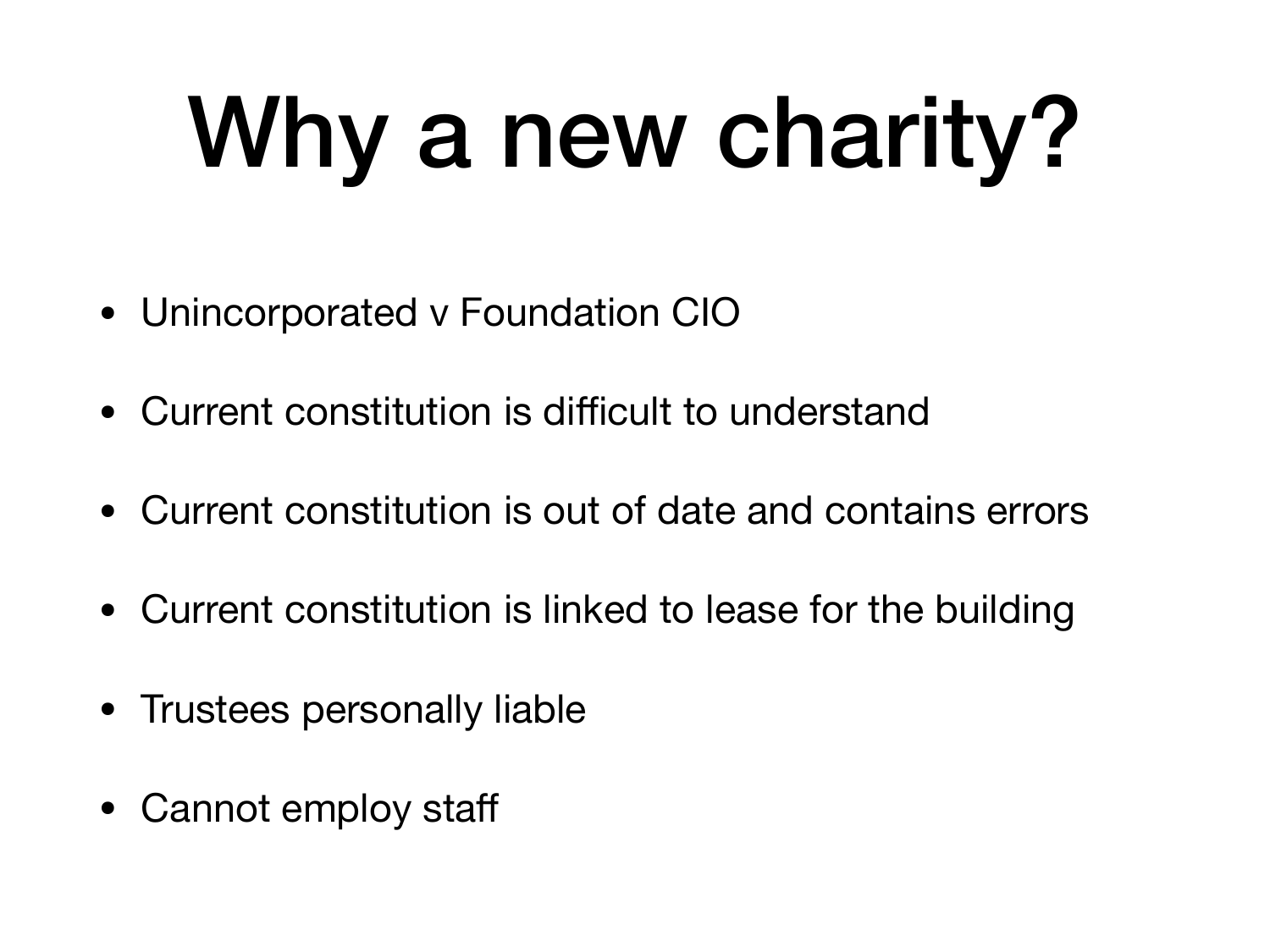### How?

- Set up new charity with new constitution
- Create separate building lease with new charity
- Transfer everything from old charity to new charity
- Close down old charity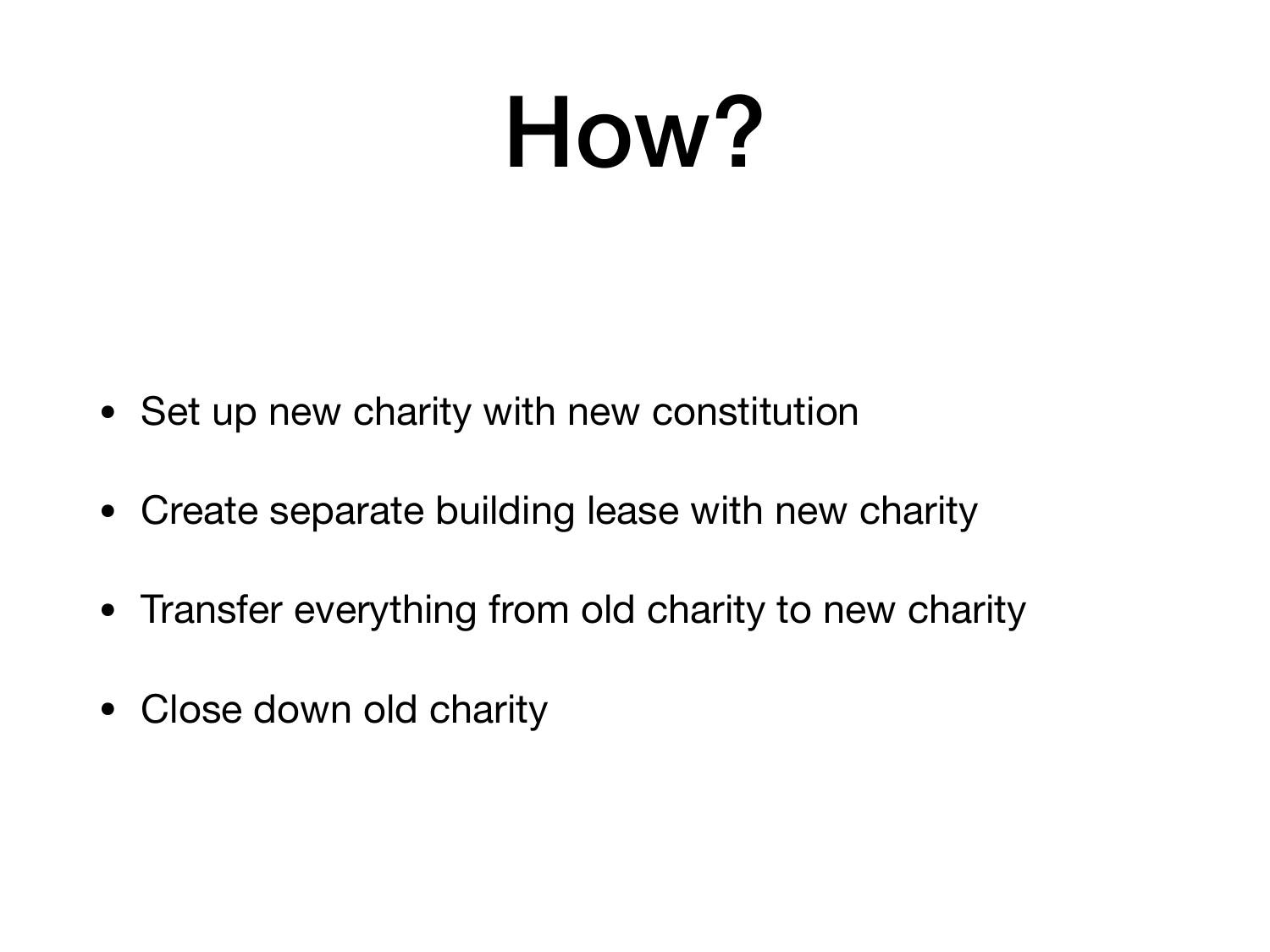#### New structure



**Hands off Strategy and policy Delegates but still accountable and carries out checks** 

**Runs the Centre day to day Trustees delegate via a TOR** 

**No responsibility To provide input from hall users and wider village**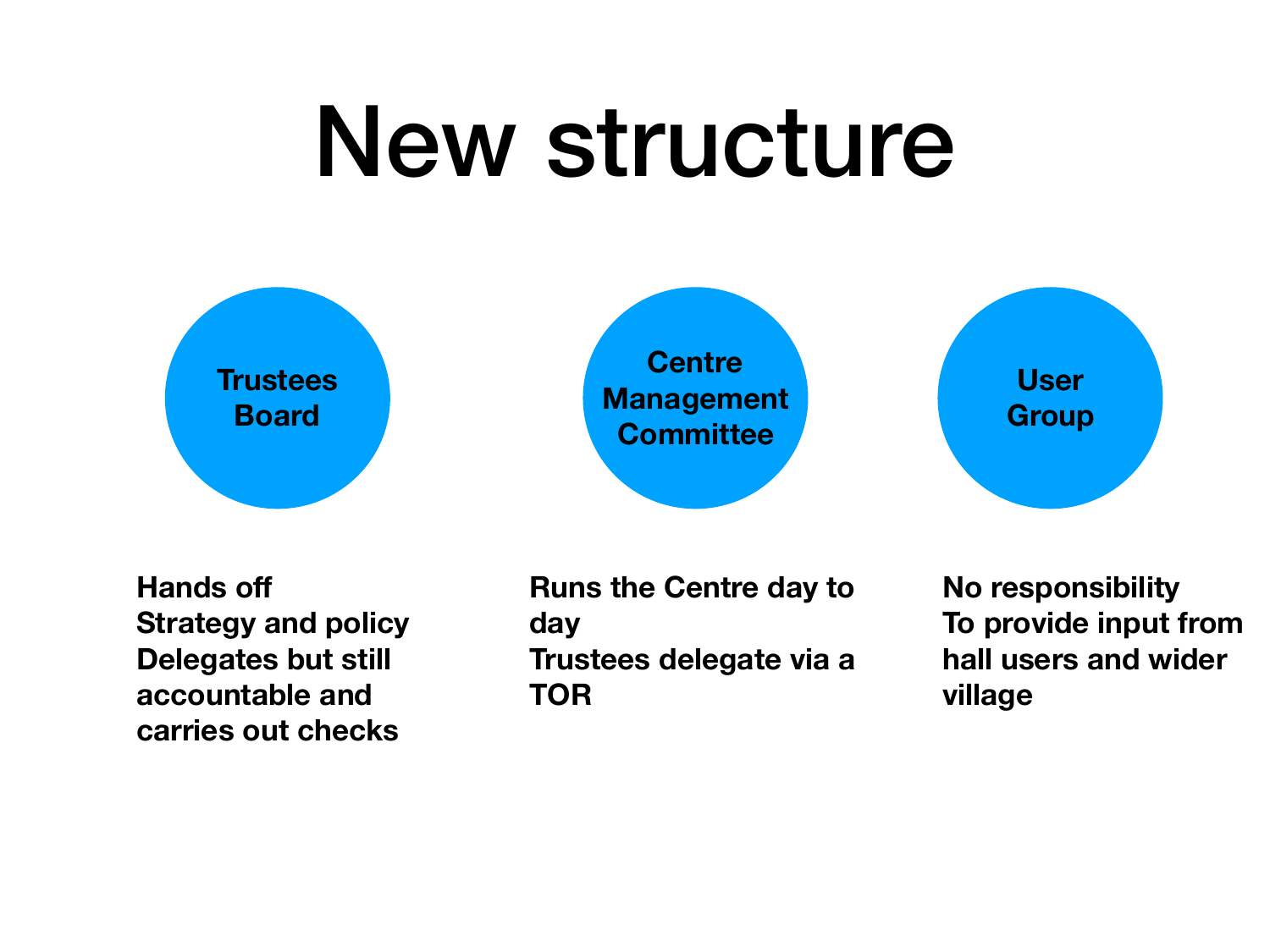#### New structure



**Up to 5 appointed Up to 5 elected at AGM Serve for a number of years Maximum of 3 terms Meets quarterly**

**Group of not more than 8 volunteers to run the centre day to day Appointed by panel Serve for x years Trustees are (optional) members/attendees Meets monthly**

**Reps from main groups Any hall user No maximum number Meets monthly or provides feedback by email**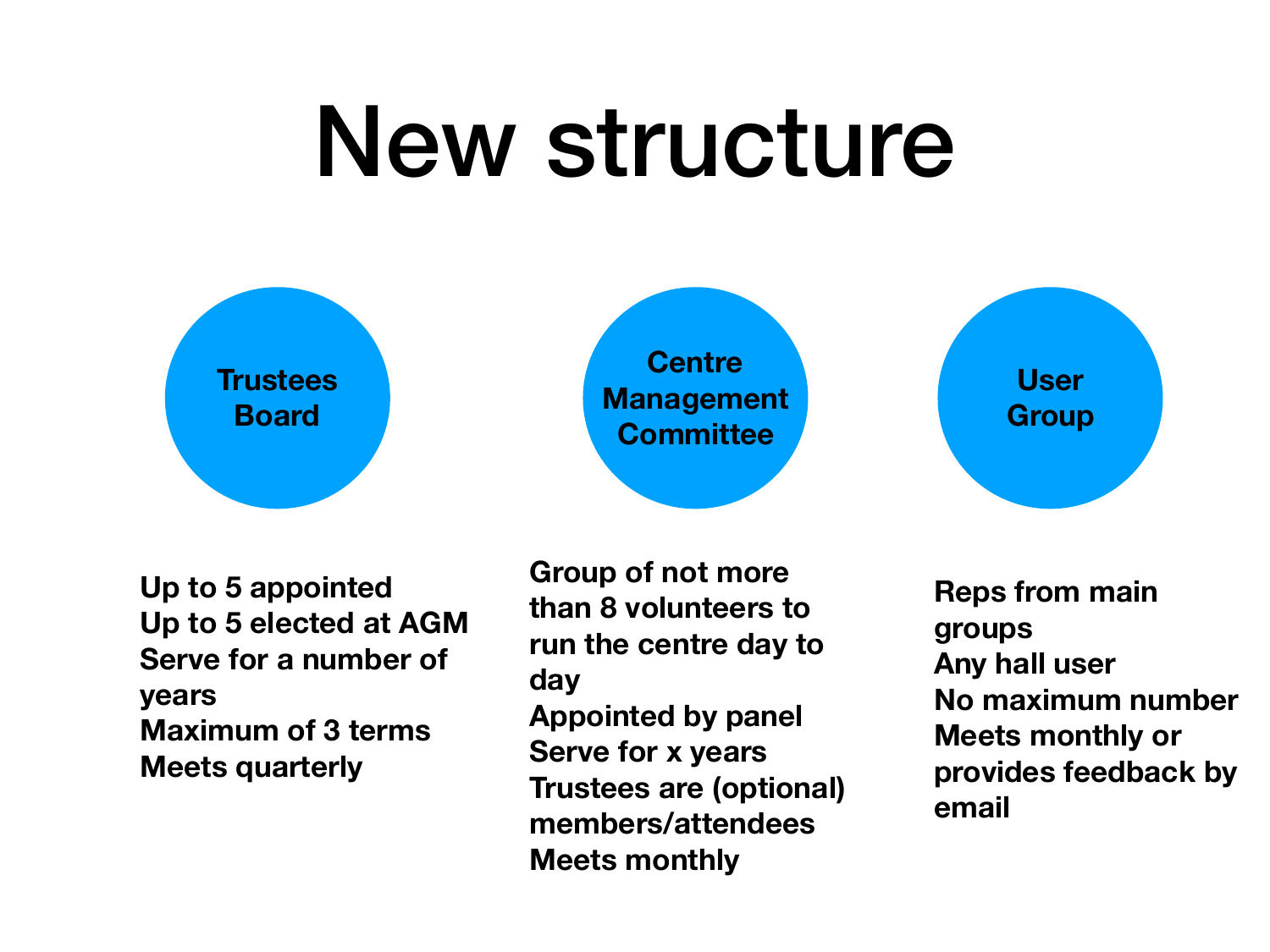# What will that give us?

- A valid, understandable constitution which can be followed and kept up to date
- Trustees no longer liable
- The ability to employ
- Clearly defined roles and responsibilities
- Democracy at the Trustee level
- Separated lease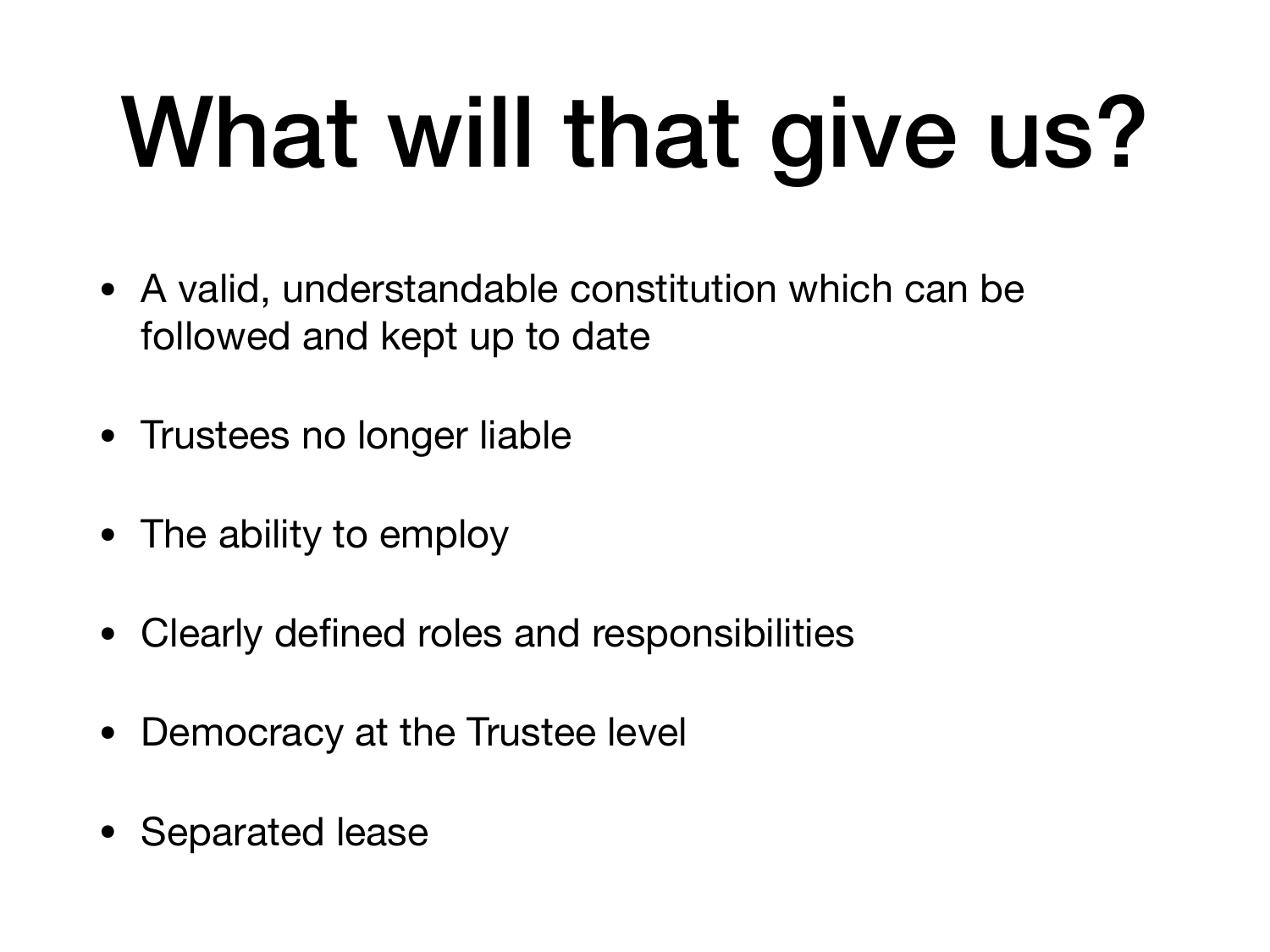### Done so far

- New constitution written
- TOR written
- Role Spec
- Asset register